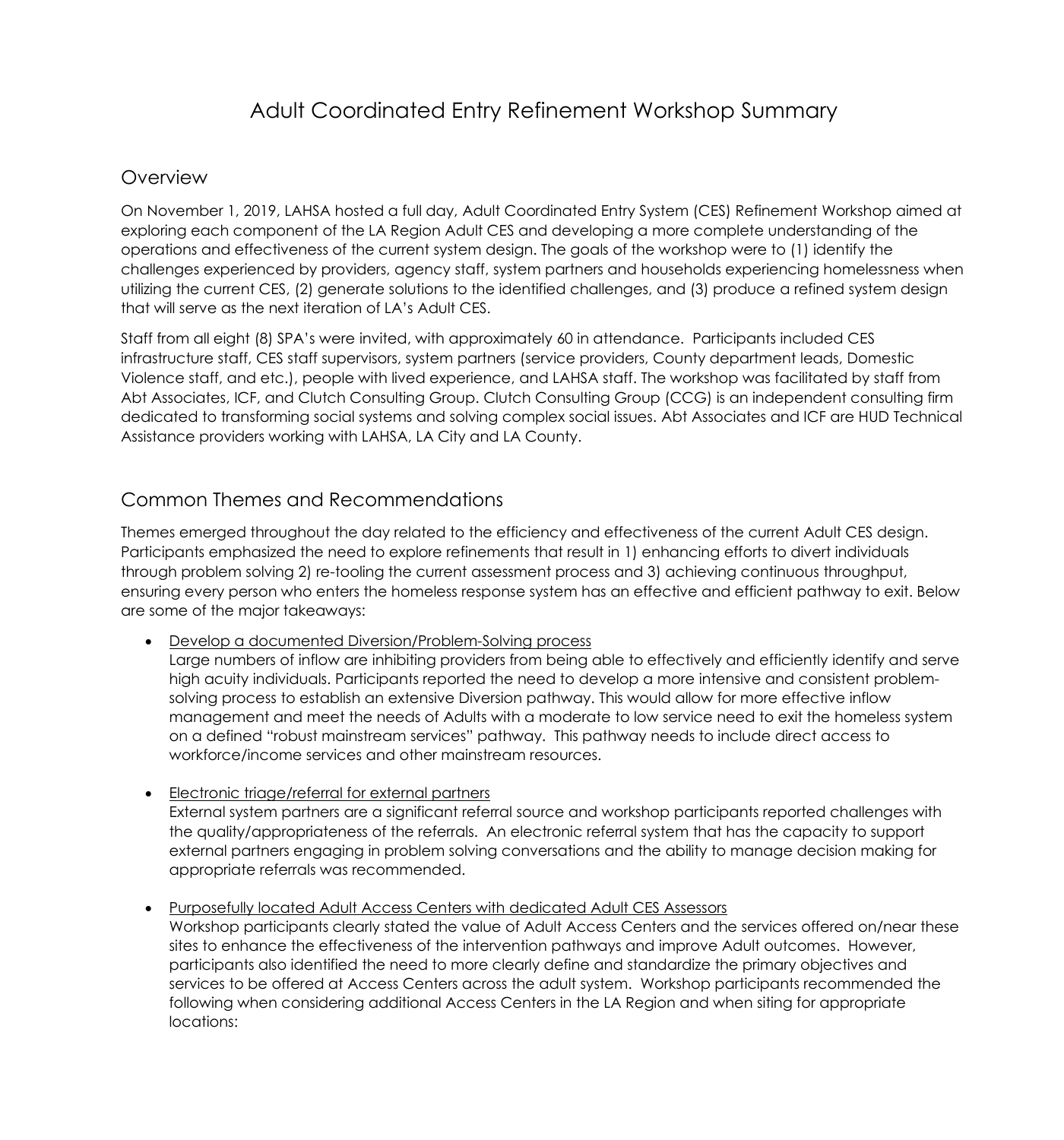- o Equip each SPA with the number of Access Centers appropriate to geography and volume of need.
- o Fund Access Center locations that provide access to specific services such as;
	- Diversion/Problem Solving services and/or specialists
	- Adult CES assessments
	- Housing Navigation
	- Employment and income services
	- **•** Legal services, DPSS services
- o Prioritize locations that demonstrate the opportunity to leverage other nearby infrastructure/resources such as; Mental Health, Education and Employment, Public Health, Medical, SAPC, food pantry, transportation, showers, etc.

#### • Re-tool Assessment Process

In the current Adult CES, a variety of stakeholders and agencies have the ability to conduct assessments. This often results in inconsistent and low-quality assessments, a wide variance in scoring, and duplicative client assessments being entered into the system. Participants recommended reducing the number of assessors and moving toward dedicated CES Assessors by instituting a certified training process with a focus on non-biased, trauma-informed staff. Other recommended refinements to the assessment included considering multi-lingual assessments, income matching questions, a shorter tool, and to align the assessment process with subpopulation systems such as the Veteran and Domestic Violence systems. Additionally, the development of a policy for prioritizing those unable to be assessed (e.g., high need individuals with severe and persistent mental illness) and a clinical assessment to ensure appropriate PSH matching was recommended.

#### • Standardize housing inventory matching in a real-time system

Participants reported that PSH property management providers and landlords are not entering vacancies into the online inventory management system in real time as it was initially intended. This results in underutilization of the system's current unit/slot inventory and exacerbates the length of time for those waiting for a unit/slot match. Participants recommend a streamlined property management and landlord engagement process that includes CES education and training to support real-time housing inventory management. In addition, there isn't real-time management of the Rapid Rehousing slots to ensure maximum utilization of this resource.

Lastly, it is important to note that the scale of the refinements identified throughout the workshop will require a significant amount of continued community engagement and necessitates a strong communication and project management structure to accomplish the solutions and recommendations that have been identified. An Implementation Infrastructure allows for continued community input as additional design decisions are made and adjustments are considered.

This infrastructure should consist of:

- Project Managers that lead the work and manage workplans, ensure that tasks are competed, convene and lead workgroups, etc. These Project Managers will likely be staff from the LA Region's lead agencies; LAHSA, DHS, DMH, etc.
- Work groups made up of relevant stakeholders throughout the community that guide the work, write policy, test policy, drive implementation, etc.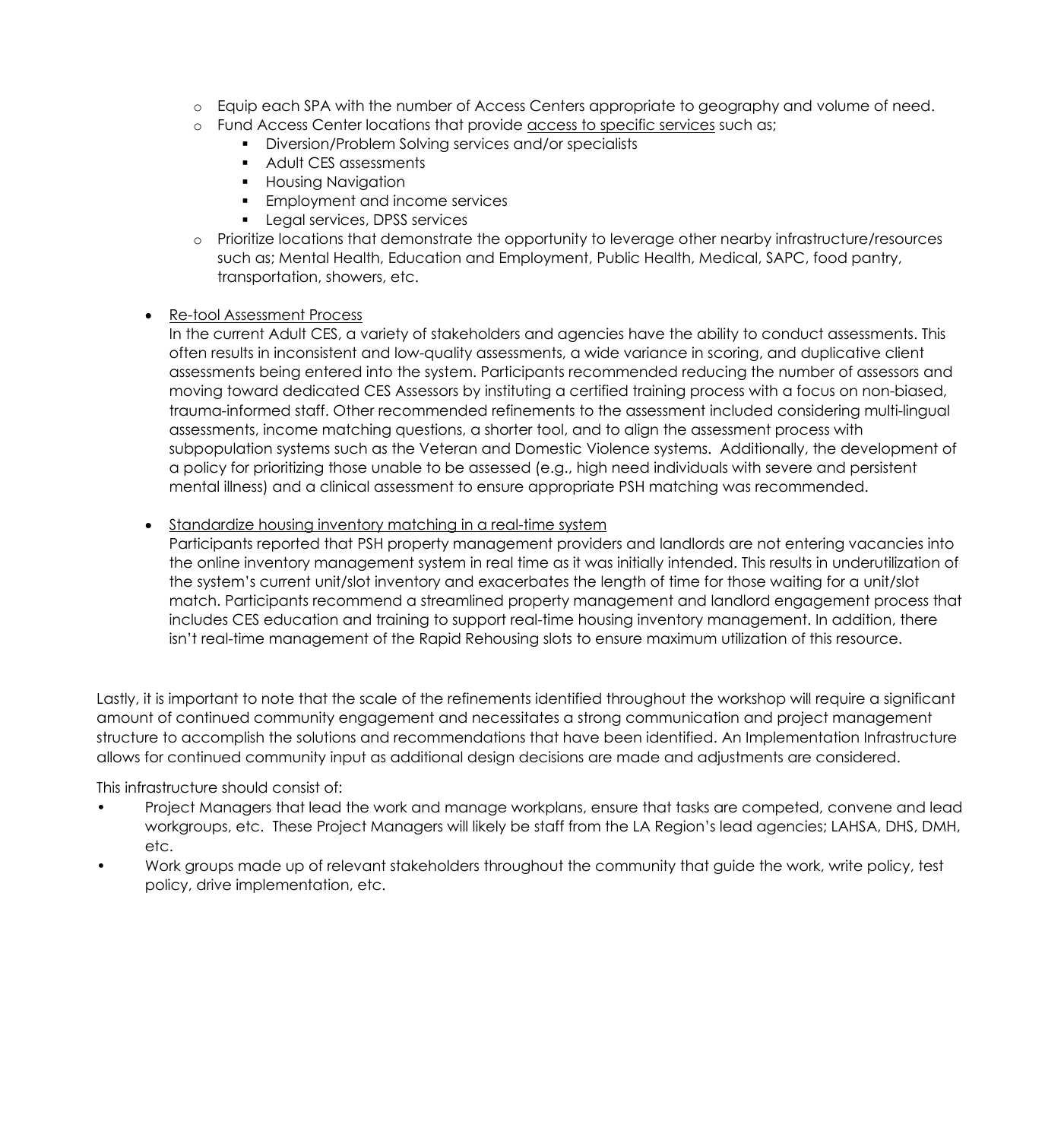# Families Coordinated Entry Refinement Workshop Summary

### **Overview**

On the week of August 12<sup>th</sup>, 2019, LAHSA hosted four (4) full day, Coordinated Entry System for Families (CESF) Refinement Workshop aimed at exploring each component of the LA Region CESF and developing a more complete understanding of the operations and effectiveness of the current system design. The goals of the workshop were to (1) identify the challenges experienced by providers, agency staff, system partners and households experiencing homelessness when utilizing the current CES, (2) generate solutions to the identified challenges, and (3) produce a refined system design that will serve as the next iteration of LA's CESF.

The four CESF Refinement workshops were attended by approximately 200 people representing every SPA. To maximize the time and allow for a robust discussion, each workshop was attended by two SPAs and the co-located staff from partner agencies (i.e., DCFS, DMH, Etc.). SPAs 1&2, SPAs 3&7, SPAs 4&5, and SPAs 6&8 were paired and engaged together. Participants included CES infrastructure staff, CES staff supervisors, system partners (service providers, school/education, County department leads, Domestic Violence staff, and etc.), people with lived experience, and LAHSA staff. The workshop was facilitated by staff from Abt Associates, ICF, and Clutch Consulting Group. Clutch Consulting Group (CCG) is an independent consulting firm dedicated to transforming social systems and solving complex social issues. Abt Associates and ICF are HUD Technical Assistance providers working with LAHSA, and LA City and the County.

## Common Themes and Recommendations

Themes emerged throughout the day related to the efficiency and effectiveness of the current family CES design. Participants emphasized the need to explore refinements that result in 1) enhancing efforts to divert individuals through problem solving and 2) achieving continuous throughput, ensuring every person who enters the homeless response system has a pathway to exit. Below are some of the major takeaways:

#### • Build and scale Diversion/Problem Solving

Workshop participants consistently reported that CESF has "too many front doors", and that staff at FSC's are not able to adequately manage inflow. In addition, referring agencies and partners are not adequately problem-solving with clients prior to referral which unnecessarily inflates the homeless response system's inflow. Participants recommended the need to develop the problem-solving capacity of referring agencies and other external partners. Participants also recommended the development and implementation of an intervention pathway in CESF that matches appropriate families to Diversion/Problem Solving with a robust mainstream services package.

- Develop and implement an electronic triage and referral tool for pre-screening into CESF During the workshops, participants reported the need to standardize the triage and pre-screening approach across all Access Points within each FSC. Referring agencies and partners are not accurately screening clients prior to the referral which results in clients getting referred that are not appropriate or eligible for CESF and/or homeless services generally. Participants recommended the development of an electronic referral system used by both external and internal partners that has the capacity to support and manage decision making for appropriate referrals.
- Develop and implement real-time management of electronic housing inventory Participants consistently reported challenges related to data quality and the management of units/slots within CESF. Currently, there is no efficient or standard process for waitlist management across the 8 SPAs'. The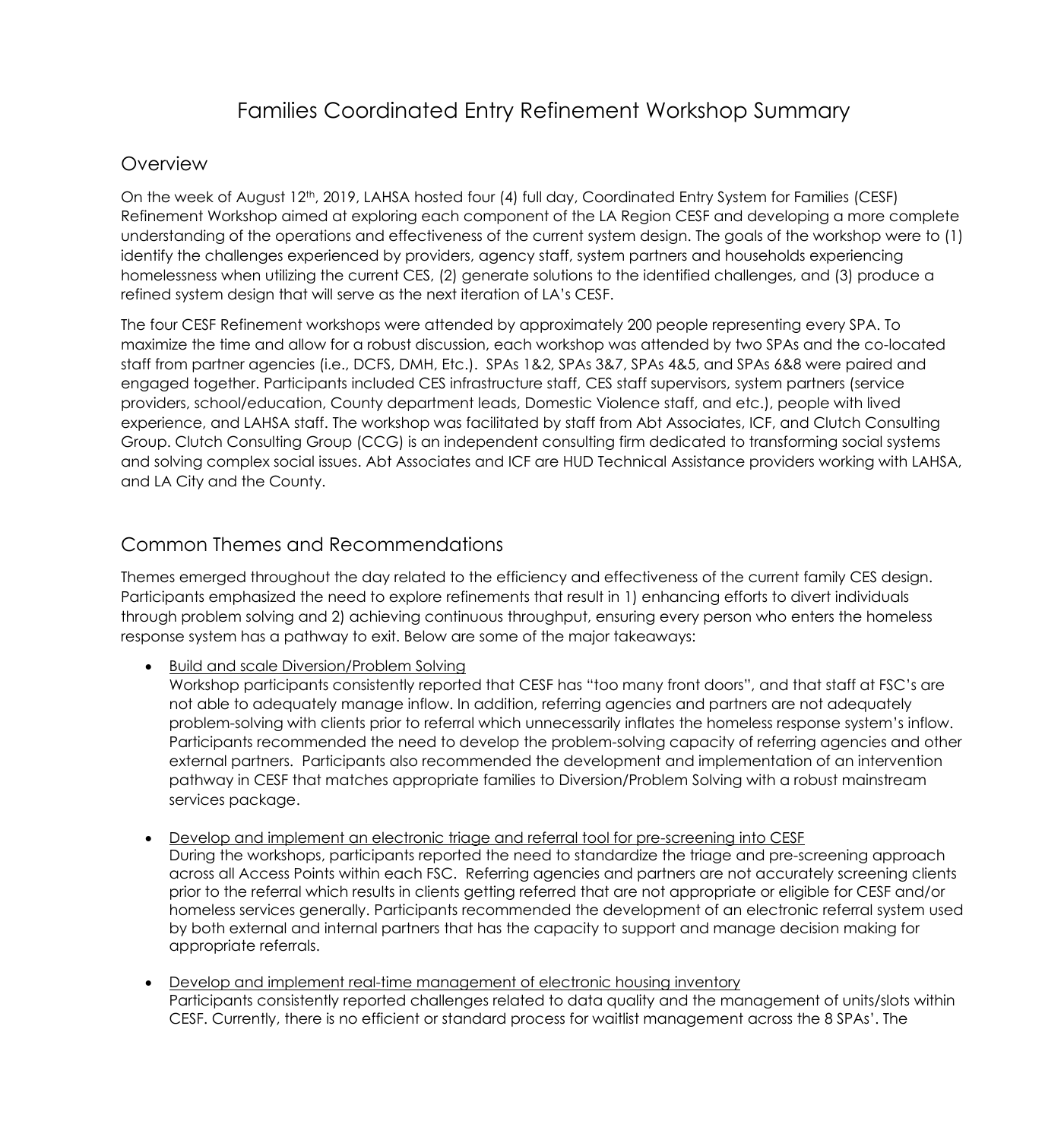creation of a workgroup to build out the full capacity of real-time unit/slot availability for the purpose of being able to manage vacancy in real-time and "push" referrals to available units/slots was recommended.

- Increase the standardization of the Coordinated Entry System for Families to achieve continuity across all FSCs The need for standardization throughout CESF was a major focus of discussion throughout all four workshops. Participants reported the lack of continuity across FSC's hinders their ability to streamline access to CESF, ensure uniform service delivery standards across all FSC's, and achieve the highest utilization of resources across all SPA's. Workshop participants identified various components of CESF that would benefit from standardization; e.g. the assessment process, prioritization and matching, and performance dashboard and targets.
- Enhance the collaboration of co-located services at FSCs During the subsequent co-located refinement workshop, participants reported the need to enhance collaboration between co-located services and FSC's to offer more robust services to support housing stabilization and economic sustainability. The most significant recommendation was the need to partner with the Public Workforce System to provide direct access to workforce and income services. Participants in the Family CES workshop reinforced the need for enhanced collaboration and coordination between FSCs and colocated services expressing the need to standardize the "menu of services" offered at FSC's as much as possible (with consideration for populations served within a given SPA).

Lastly, it is important to note that the scale of the refinements identified throughout the workshop will require a significant amount of continued community engagement and necessitates a strong communication and project management structure to accomplish the solutions and recommendations that have been identified. An Implementation Infrastructure allows for continued community input as additional design decisions are made and adjustments are considered.

This infrastructure should consist of:

- Project Managers that lead the work and manage workplans, ensure that tasks are competed, convene and lead workgroups, etc. These Project Managers will likely be staff from the LA Region's lead agencies; LAHSA, DHS, DMH, etc.
- Work groups made up of relevant stakeholders throughout the community that guide the work, write policy, test policy, drive implementation, etc.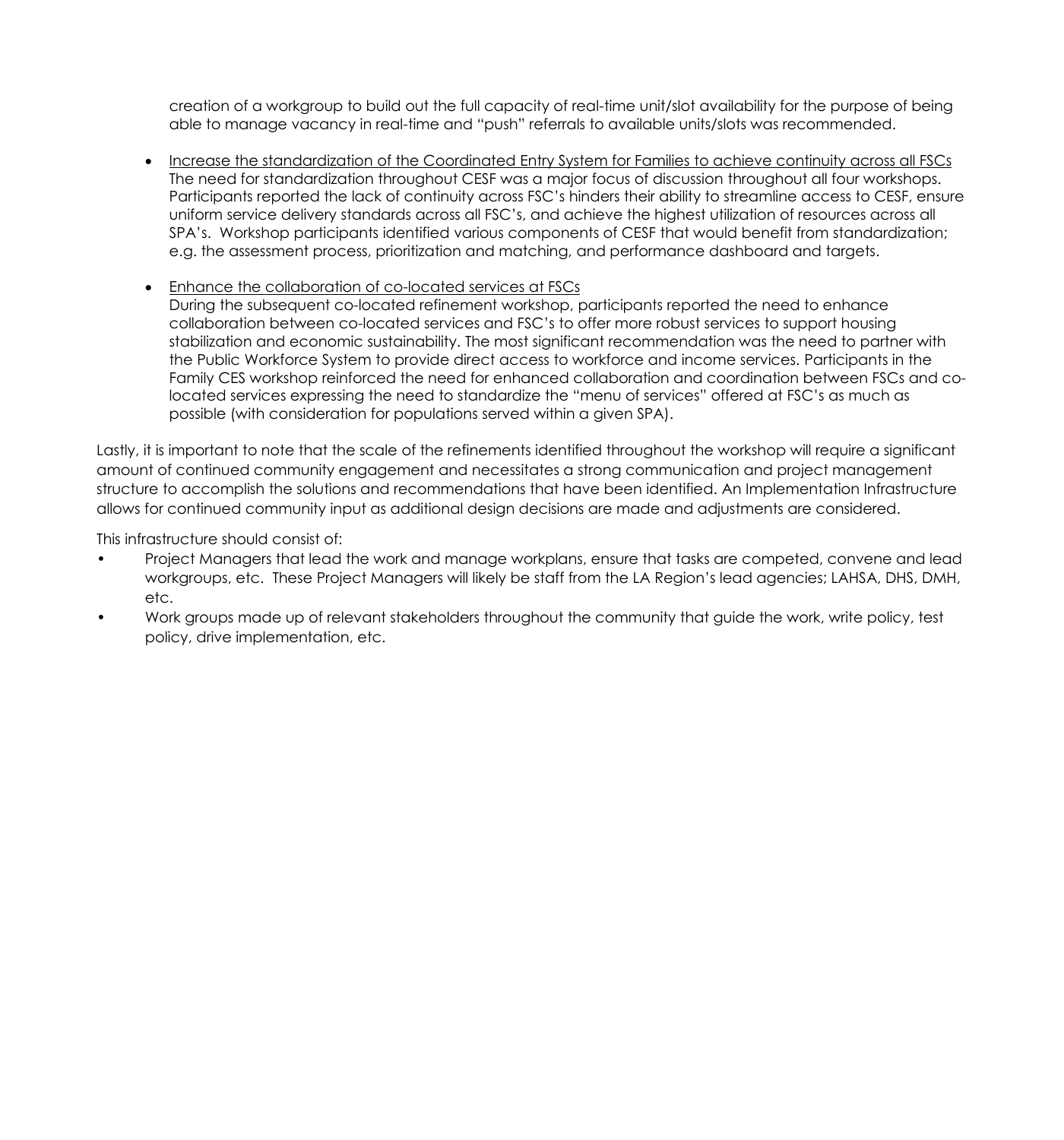# Youth Coordinated Entry Refinement Workshop Summary

### Overview

On October 11, 2019, LAHSA hosted a full day, Youth Coordinated Entry System (CES) Refinement Workshop aimed at exploring each component of the LA Region Youth CES and developing a more complete understanding of the operations and effectiveness of the current system design. The goals of the workshop were to (1) identify the challenges experienced by providers, agency staff, system partners and households experiencing homelessness when utilizing the current CES, (2) generate solutions to the identified challenges, and (3) produce a refined system design that will serve as the next iteration of LA's Youth CES.

Staff from all eight (8) SPA's were invited, with approximately 50 in attendance. Participants included CES infrastructure staff, CES staff supervisors, system partners (service providers, school/education, County department leads, Domestic Violence staff, and etc.), people with lived experience, and LAHSA staff. The workshop was facilitated by staff from Abt Associates, ICF, and Clutch Consulting Group. Clutch Consulting Group (CCG) is an independent consulting firm dedicated to transforming social systems and solving complex social issues. Abt Associates and ICF are HUD Technical Assistance providers working with LAHSA, and LA City and the County.

## Common Themes and Recommendations

Themes emerged throughout the day related to the efficiency and effectiveness of the current Youth CES design. Participants emphasized the need to explore refinements that result in 1) enhancing efforts to divert individuals through problem solving and 2) achieving continuous throughput, ensuring every person who enters the homeless response system has a pathway to exit. Below are some of the major takeaways:

- Develop and scale Youth Intensive Diversion/Problem-Solving Despite efforts to increase Youth dedicated inventory and resources, there is a significant demand or "in flow" of clients that are seeking services. Participants reported the need to scale up a more intensive Diversion pathway to manage inflow and meet the needs of Youth with a moderate service need to exit the homeless system.
- Electronic referral for external partners External system partners are a significant referral source and workshop participants reported challenges with the quality/appropriateness of the referrals. An electronic referral system that has the capacity to support and manage decision making for appropriate referrals was recommended.
- Purposefully located Youth Access Centers with dedicated Youth CES Assessors The location of Youth Access Centers and the services offered on/near these sites are critical to enhancing the effectiveness of the intervention pathways and improving Youth outcomes. Workshop participants identified the following recommendations when considering additional Access Centers in the LA Region and identifying appropriate Access Center locations:
	- o Equip each SPA with an Access Center/s.
	- o Fund Access Center locations that provide access specific services such as;
		- Diversion/Problem Solving services and/or specialists
		- Youth CES assessments
		- Housing Navigation
		- Youth employment, income, and education services